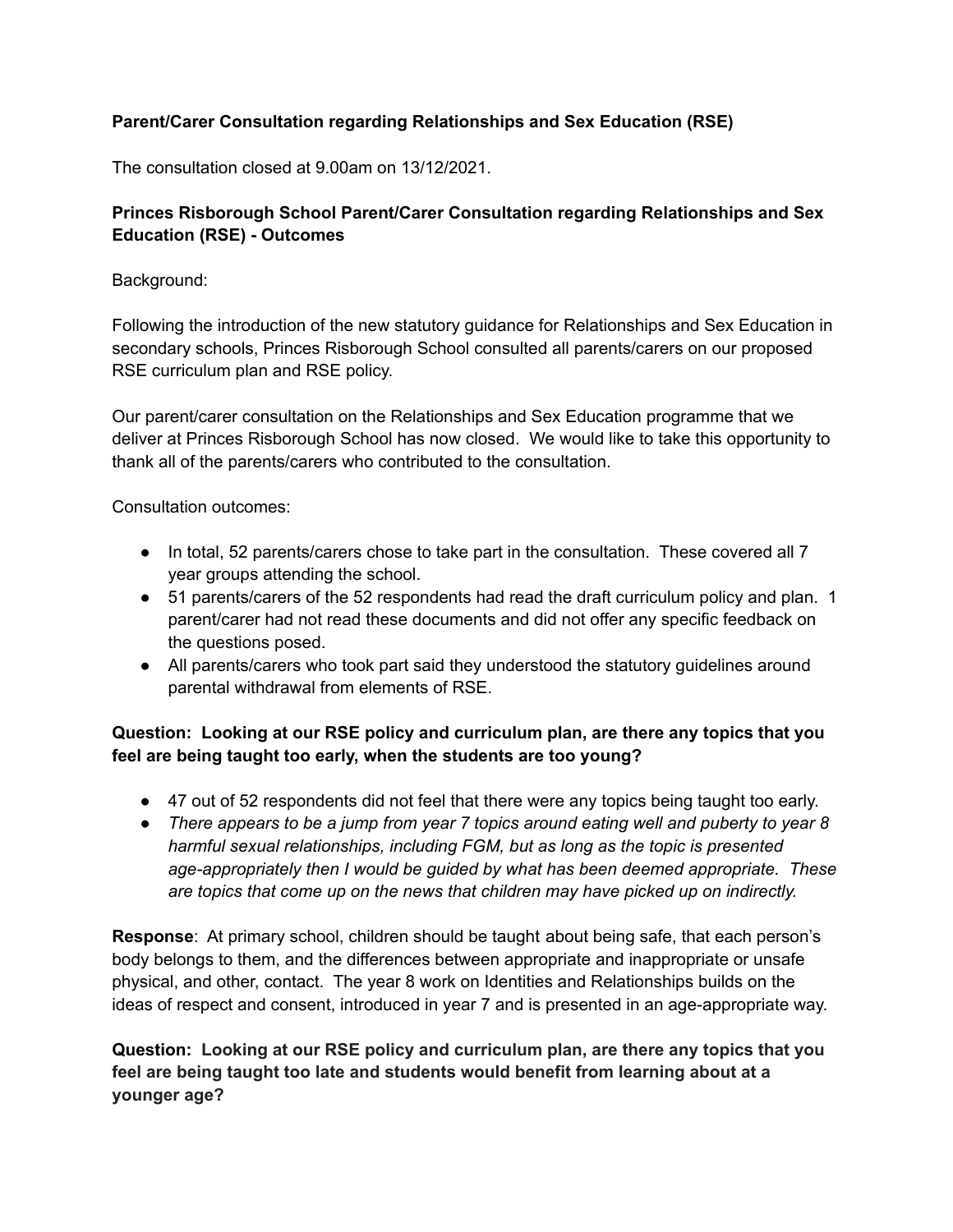- 45 out of 52 respondents felt that there were no topics which were being taught too late.
- *● Responsible relationships.*
- *● I feel sex education should come earlier than the plan indicates.*
- *● As most primaries deliver sex education lessons which is becoming common in Year 6 should this not be included in Year 7 to build on this knowledge rather than wait until* Year 8. This is the same for FGM as pupils need to be aware of this by Year 6 because *of how young this practise is happens and they need the knowledge to report to others when they have concerns about peers. Maybe link with primary schools to see what depth they have already gone into with PSHE as it has become a core subject in many primaries and it would enable secondary schools to build on this rather than repeating topics.*

**Response**: The concepts of respectful relationships can be found in different units across years 7 and 8. In New Beginnings in year 7, students talk about being positive, responsible and successful which introduces the ideas of positive and responsible relationships. There is a further lesson on respect and consent in the Health and Wellbeing topic, and the Life Online topic also looks at online grooming and cyberbullying. The year 8 work on Identities and Relationships and Online Safety builds on the ideas developed in year 7.

The Science department delivers the physical element of sex education during year 8, also considering issues of STIs, contraception and consent, while PSHE looks at puberty and the effects of these changes in year 7, as well as respect and consent.

FGM is a topic that will be covered in the year 10 off timetable day. In response to the consultation, as FGM is often carried out on younger children, we will include it within the year 8 module Being Me so that students know what to do if they or other students are at risk. We will speak to our main feeder schools so that we are able to assess in better detail what has been covered on this topic before students arrive at Princes Risborough School.

## **Question: Are there any topics that you feel have been missed from our RSE curriculum that should be included?**

- 43 of 52 respondents felt that no topic areas were missing from our RSE curriculum.
- *● The impact of divorce.*
- *● Dealing with bereavement - the stages of grief.*

**Response**: Although divorce and dealing with bereavement are not specifically covered within the RSE curriculum or identified on the PSHE curriculum map, students are taught about dealing with change, self esteem, families and stress. Year 7 students are also taught Mindfulness strategies in their first term which may provide useful ways of dealing with such situations. However we will consider where these two areas can be more specifically addressed within PSHE and RSE. Students who need support with their experiences of divorce and bereavement, are able to receive pastoral support from the Heads of Year and Raising Achievement Officers. Referrals to outside agencies can also be made where appropriate.